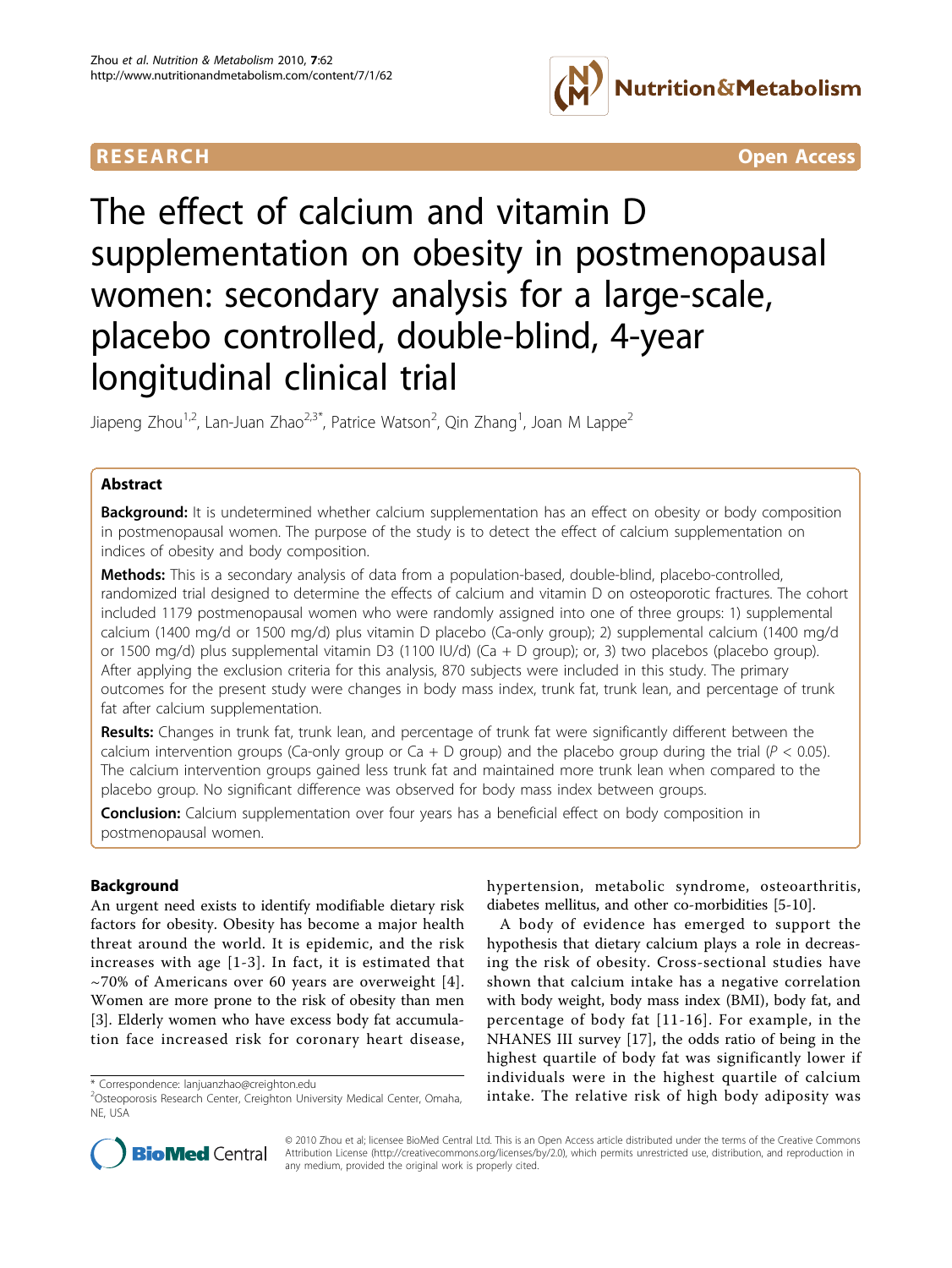found to be highest in those with the lowest calcium intake and was progressively lower as calcium intake increased.

Randomized placebo-controlled trials have provided evidence that is supportive of the beneficial effect of high calcium intake on obesity [[18](#page-7-0)-[21](#page-7-0)]. In these trials, greater weight loss and/or fat mass loss were observed in the high-dairy supplemented group compared to the placebo group. Data from the Women's Health Initiative (WHI) Study has provided supportive evidence as well [[22\]](#page-7-0). In this randomized placebo-controlled trial, which involved over 36000 postmenopausal women over an average term of seven years, the calcium plus vitamin D supplemented group experienced smaller weight gain than the placebo group.

While the aforementioned clinical trials indicated a beneficial effect of calcium, two systematic reviews found no evidence of benefit from calcium supplementation on body weight loss [\[23,24](#page-7-0)]. Thus, the role of supplemental calcium in preventing obesity remains controversial.

It should be noted that the abovementioned clinical trials were generally conducted in obese [\[18-20](#page-7-0)] and/or low-calcium consumers [[18](#page-7-0)-[20](#page-7-0),[22\]](#page-7-0), and that increased dietary calcium was primarily in the form of dairy products [\[18](#page-7-0)-[21\]](#page-7-0). In the WHI Study, the phenotype is total body weight [[22](#page-7-0)]. However, weight is a heterogeneous phenotype consisting of fat, lean, and bone mass. Therefore, the change in weight does not always reflect the change in fat.

It is reported that serum 25-hydroxy vitamin D [25 (OH)D] is negatively associated with obesity status [[25-](#page-7-0)[27](#page-8-0)]. That is, those subjects who have high serum 25 (OH)D levels generally have a lower risk of obesity. However, the relationship between vitamin D intake and obesity is yet undetermined [\[28,29](#page-8-0)].

Our population-based study of older women who have a wide range of body size provided an opportunity to assess the effects of calcium, and calcium plus vitamin D supplements on obesity in a large sample over a sustained, four-year period of time. Moreover, this trial included a variety of phenotypes by which to assess the calcium and calcium plus vitamin D effects. Fat mass and lean mass are more homogenous phenotypes in comparison to body weight or BMI. Thus, these phenotypes should be more sensitive to the possible beneficial effects of calcium and calcium plus vitamin D.

# Methods

# Participants

# 1) The subjects for the 4-year clinical trial

The original cohort included 1179 non-Hispanic white women who were randomly selected from a population of postmenopausal women > 55 years of age in a nine-county rural area of the Midwest. A full-service market research firm randomly selected telephone numbers from all households with listed numbers in the nine-county rural sample area. The firm identified 1180 women meeting the inclusion and exclusion criteria who were willing to participate in a four-year prospective study of calcium and vitamin D supplementation. The participants were enrolled into study between May 2000 and July 2001. The study was approved by the Creighton University Institutional Review Board, and signed informed consent was obtained from each participant. The inclusion criteria for the 1180 subjects were: 1) at least four years since last menses; 2) in generally good health; 3) living independently in the community; and 4) weighing less than 300 pounds. Exclusion criteria included: a history of cancer except for basal and squamous cell skin cancers and other cancers treated curatively over ten years prior to enrollment; history of renal calculi or chronic kidney disease; and, a history of Paget's disease. One woman was excluded after entry, when she disclosed a history of hypoparathyroidism following thyroidectomy and reported having taken 50000 IU of vitamin D daily for the past 25 years.

The subjects were randomly assigned to one of three groups: 1) calcium, consisting of either calcium citrate (1400 mg/d) or calcium carbonate (1500 mg/d) plus a vitamin D placebo (defined as Ca-only group, 445 subjects); Heaney et al. found that, when taken with food, calcium from the carbonate salt is fully as absorbable as from the citrate [[30\]](#page-8-0); 2) calcium plus vitamin D, consisting of calcium (as above) plus 1100 IU cholecalciferol (vitamin  $D_3$ )/d (defined as Ca + D group, 446 subjects); and 3) placebos, consisting of both a vitamin D placebo and a calcium placebo (defined as placebo group, 288 subjects). In the present study, calcium and vitamin D placebo, calcium and vitamin D, or placebos only, were taken three times daily, to be swallowed with meals.

Enrolled subjects were assigned to groups using computer-generated permuted blocks ( $n = 5$ ) randomization scheme. By design (initially for fracture), the two active treatment groups (Ca only and  $Ca + D$  group) were each allocated  $\approx 40\%$  (446 of 1180 participants) of the cohort, and the placebo group, 20% (288 of 1180 participants). Of the 1180 women enrolled, 1024 (86.9%) completed the 4-year study. Most withdrawals ( $n = 92$ ) occurred within the first year. Compliance with study medication (both active and placebo) was assessed at 6-month intervals by bottle weight. The average compliance rate (defined as taking  $\geq$  80% of assigned doses) was 74.4% for the calcium component, and 85.7% for the vitamin D component.

#### 2) Subjects selected for the present study

In order to reduce confounding effects, we established three exclusion criteria for selecting subjects for this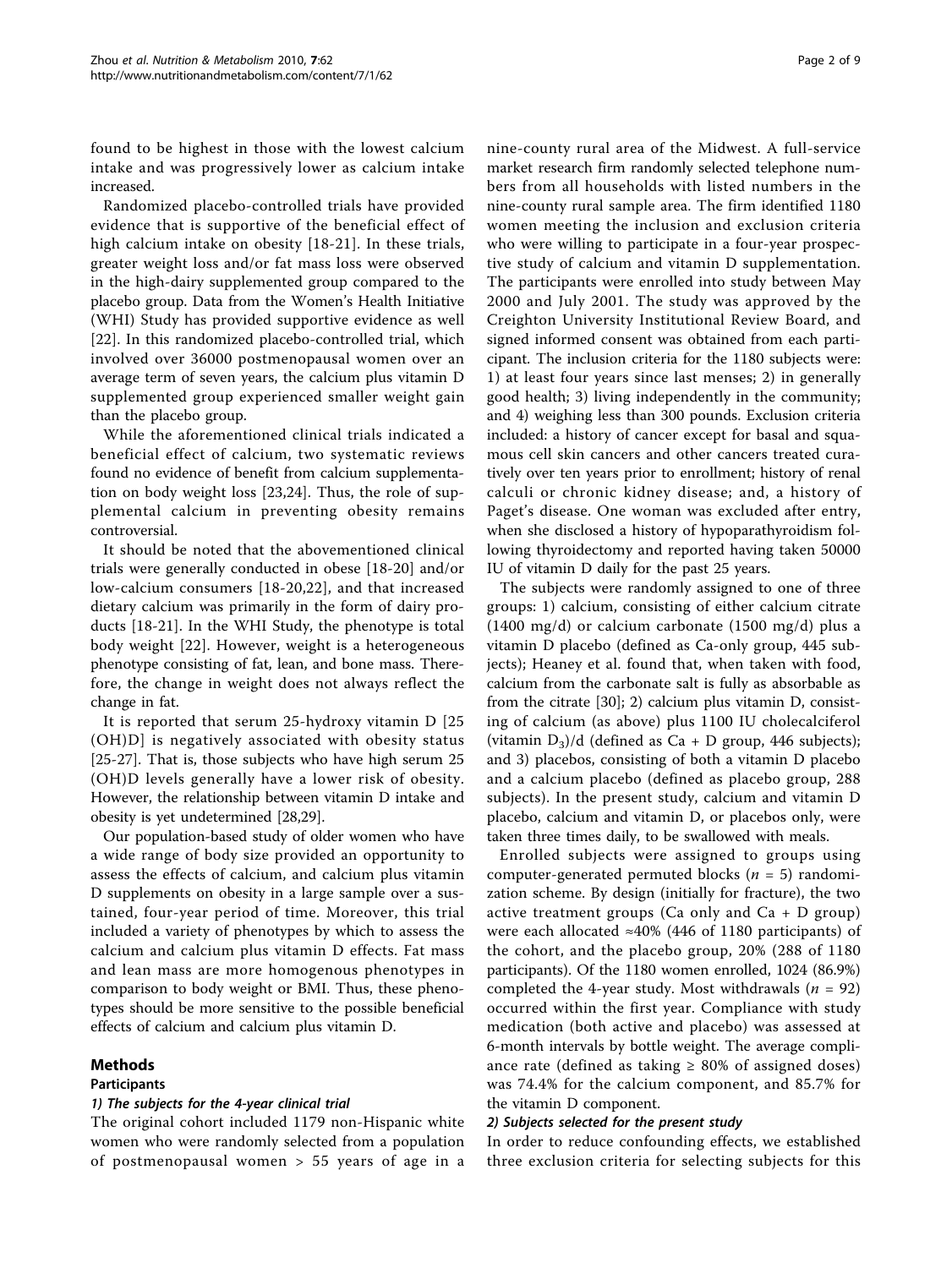<span id="page-2-0"></span>analysis. Subjects who had metal prostheses/implants were excluded. Metal prostheses/implants interfere with the accuracy of a DXA in assessing trunk fat mass, the main phenotype in the study. In addition, subjects with cancer were excluded. It is well established that cancer patients usually lose weight [[31](#page-8-0)]. Therefore, application of the cancer exclusion criterion is designed to minimize the influence of the disease on weight-related phenotypes. All subjects who did not complete the 4-year clinical trial were excluded. Among the 155 non-completing subjects, most of the drop-off ( $n = 128$ ) occurred within the first two years. Because the beneficial effect of calcium on obesity is slow and is not evident in the initial two years, excluding any subjects who did not complete the study is reasonable. After applying the exclusion criteria, we retained 870 qualified subjects. Table 1 lists the number of subjects excluded after applying each exclusion criterion. For the selected 870 subjects, the average calcium compliance rate was 76.0%; the vitamin D compliance rate was 86.9%.

# Phenotypes, biomarker and confounding factors

Phenotypes and biomarkers were measured at baseline (defined as the initial visit before calcium and/or vitamin D intervention), then measured yearly during the 4-year trial (defined as years 1-4). The phenotypes included BMI, trunk fat (TrF), trunk lean (TrL), and percentage of trunk fat (PTrF). Weight and height were measured with subjects' shoes, coats, and other heavy outerwear removed. BMI is calculated by taking a person's weight and dividing by their height squared. TrF and TrL were measured by dual energy x-ray absorptiometry (DXA) using a Hologic 4500C scanner upgraded to a 4500W running software version 8.26 (Hologic Inc., Bedford, MA, USA). The DXA was calibrated each day of analysis, and the margin of error was maintained within 1.5%. Changes in BMI, TrF, TrL, and PTrF (ΔBMI, ΔTrF,

#### Table 1 Subjects selected for the project

| Groups           |                               | Placebo | Ca-<br>only | Ca +<br>D | Total |      |
|------------------|-------------------------------|---------|-------------|-----------|-------|------|
|                  | Initial subjects              |         | 445         | 446       | 1179  |      |
|                  | Exclusion Not finished        | 44      | 54          | 58        | 155   | 0.46 |
|                  | Metal prostheses/<br>implants | 36      | 60          | 52        | 148   | 0.71 |
|                  | Cancer                        | 20      | 17          | 13        | 50    | 0.03 |
|                  | Total excluded subjects       | 82      | 117         | 110       | 309   | 0.52 |
| Applied subjects |                               | 206     | 328         | 336       | 870   | 0.52 |

Note: There were some overlaps between different exclusion criteria.

Not finished: subjects who did not finished the 4-year trial; Metal prostheses/ implants: subjects with prosthetics or pacemakers implants; Cancer: subjects suffering from cancer during the 4-year trial.

P values were calculated by  $\chi^2$  test to compare the difference of ineligible subjects among the three groups.

ΔTrL, and ΔPTrF) were calculated as the primary outcomes in the present study.

Serum 25-hydroxyvitamin D [25(OH)D] was measured annually. Serum samples for 25(OH)D measurement were collected after a 3-hour fast. Participants were asked not to take vitamin or mineral supplements that morning. Serum 25(OH)D was measured by radioimmunoassay (Nichols/Quest Diagnostics, San Clemente, CA). The coefficient of variation (CV) for intra-assay was 5.1% and inter-assay was 7.9%. All analyses were completed in a single laboratory that participates in the Quality Assurance Program for Vitamin D (DEQAS) [\[32](#page-8-0)].

Height, smoking status, and estrogen usage were determined. Age was recorded accurately to one day. Because obesity status may be affected by season, we divided a year into three seasons: a hot season (Jun.-Aug.), a warm/ cool season (Mar.-May, Sep.-Nov.), and a cold season (Dec.-Feb.). Smoking status was quantitatively measured as pack-year (amounts previously and currently smoked), and was qualitatively recorded as "never," "former" or "current" smoker. Estrogen usage was recorded as "never," "less than 6 months" and "more than 6 months" of usage.

The total calcium intake included dietary calcium (from food), habitual calcium supplement, and the trial calcium supplementation. Habitual calcium supplementation is defined as "self-selected supplementation that a subject takes during the trial." Trial calcium supplementation was calculated using an assigned dose (1400 mg/d or 1500 mg/d) multiplied by the subject's compliance rate. Calcium compliance rate was measured at 6-month intervals. However, the dietary calcium and habitual calcium supplementation was measured only at baseline visit and at the final visit. To achieve consistent measurements, an average calcium compliance rate was used for calculating the trial calcium intake. The average compliance rate was calculated using all available records during the 4-year trial. Similar to calcium intake, total vitamin D supplementation was measured as a combination of habitual vitamin D supplementation and trial vitamin D supplementation.

#### Statistical analysis

Data were analyzed with SPSS for Windows, Release 16.0 (SPSS Inc, Chicago, IL). All tests were two-sided and  $P < 0.05$  was considered as significant.

Descriptive statistics and analyses of variance (ANOVA) were performed for confounding factors and phenotypes at baseline. For the follow-up phenotype changes, a Pearson correlation and a stepwise multiple regression were conducted to detect significant confounding factors for each phenotype at each follow-up measure (time point). For the primary analysis, we used an analysis of covariance (ANCOVA) to model the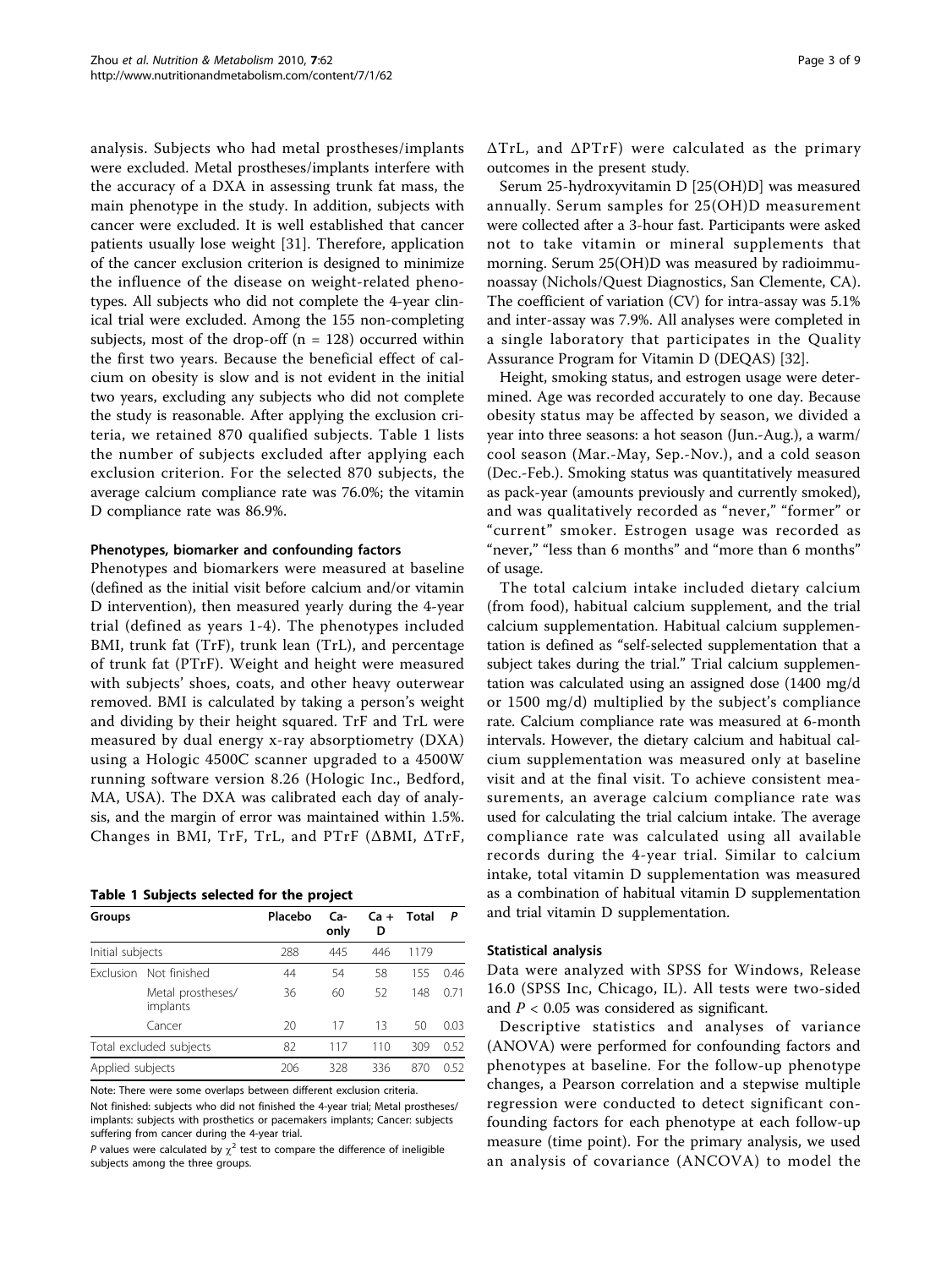effect of treatment on phenotype changes with significant confounding factors as covariates at each follow-up measure. Independent-sample t-tests applying the Bonferroni correction were performed when the differences between groups were significant. The same analyses were conducted for serum 25(OH)D. In addition to ANCOVA, repeated measures analyses using pooled measures were conducted. In the data analyses, treatment, age, season, estrogen use, and their interactions were included in the model.

For both baseline phenotypes and follow-up phenotype changes, Pearson correlation or Spearman correlation analyses were conducted against various sources of calcium intake and vitamin D supplementation. The same analysis was completed for the baseline serum 25(OH)D.

# Results

#### Characteristics of the study subjects

Table [1](#page-2-0) summarizes the subjects selected for the study. The initial participants have been described in detail in one of our articles describing their vitamin D status [[33\]](#page-8-0). The following subjects were excluded: 155 subjects who did not finish the study, 148 subjects who had metal prostheses/implants that may affect the accuracy of phenotype measurement, and 50 subjects who were diagnosed with cancer during the study. After applying the exclusion criteria, 870 total subjects were selected for the proposed study. The differences of excluded subjects among the three groups were compared using  $\chi^2$ test. The P values are listed in the Table [1.](#page-2-0) The excluded subjects among the three groups are not different for any of the tested phenotypes, except for the incidence of cancer.

Table 2 details the basic characteristics of the 870 subjects at baseline. For all baseline characteristics, no significant differences among the three groups emerged. At baseline, the average age of all subjects was  $66.0 \pm 6.9$  y,

# Test the effects of calcium and calcium plus vitamin D on phenotype changes during the trial

Baseline obesity-related phenotypes are important factors affecting the 4-year obesity status. The effect of calcium intake on obesity-related phenotypes is moderate. In order to reduce the baseline effect and amplify the change of phenotypes, %change is used in Figures [1](#page-4-0) and [2](#page-5-0). To estimate the absolute change value, this value can be achieved easily by multiplying the percentage change with the basic value in Table 2.

Figure [1](#page-4-0) shows the timeline of phenotype changes in the three groups during the 4-year intervention. Analysis of covariance (ANCOVA) was used to test the differences in the three groups. The P value is presented in Figure [1](#page-4-0) for each year of the study. For ΔBMI, the change trend is different among the three groups, even though significant differences were not observed among the three groups. After 4 years of calcium and vitamin D intervention, the BMI decreased in the Ca + D group, increased in the placebo group, and remained approximately unchanged in the Ca-only group. The weight change is consistent with that of the ΔBMI (data not shown).

Although we did not observe a significant difference among the three groups for ΔBMI, evidence of significant difference was found when we used ΔTrF, ΔPTrF, and ΔTrL. We noted that the changes in TrF and TrL trended in opposite directions. After four years of calcium and vitamin D intervention, subjects from all the three groups gained TrF and lost TrL, although the rates of gain and loss are different between groups. For ΔTrF and ΔPTrF, the Ca-only and the Ca + D groups

|  | Table 2 Descriptive characteristics (Mean ± SD) for the selected 870 subjects at baseline |  |  |
|--|-------------------------------------------------------------------------------------------|--|--|
|--|-------------------------------------------------------------------------------------------|--|--|

| <b>Variables</b>                     | Total<br>$n = 870$ | Placebo<br>$n = 206$ | Ca-only<br>$n = 328$ | $Ca + D$<br>$n = 336$ | P    |
|--------------------------------------|--------------------|----------------------|----------------------|-----------------------|------|
| Age (y)                              | $66.0 \pm 6.9$     | $65.2 \pm 6.5$       | $66.0 + 6.6$         | $66.5 + 7.5$          | 0.13 |
| Body mass index ( $kg/m2$ )          | $28.8 \pm 5.3$     | $28.8 \pm 5.3$       | $28.9 \pm 5.4$       | $28.7 \pm 5.2$        | 0.96 |
| Trunk fat (kg)                       | $14.3 + 4.7$       | $14.3 + 4.8$         | $14.5 + 4.8$         | $14.1 + 4.6$          | 0.53 |
| Trunk lean (kg)                      | $21.9 \pm 3.1$     | $22.1 + 2.9$         | $22.0 \pm 3.2$       | $21.8 \pm 3.1$        | 0.37 |
| Percentage of trunk fat (%)          | $38.6 \pm 6.5$     | $38.3 \pm 6.6$       | $38.9 \pm 6.8$       | $38.5 + 6.1$          | 0.55 |
| 25(OH)D (nmol/L)                     | $73.2 \pm 19.9$    | $73.6 + 20.7$        | $73.0 + 20.4$        | $73.1 + 18.8$         | 0.93 |
| Dietary calcium intake (mg/d)        | $670 \pm 389$      | $671 + 406$          | $681 + 376$          | $658 \pm 392$         | 0.74 |
| Habitual calcium supplement (mg/d)   | $347 \pm 342$      | $334 \pm 318$        | $342 \pm 354$        | $359 \pm 345$         | 0.68 |
| Total calcium intake (mg/d)          | $1016 \pm 520$     | $1004 + 518$         | $1023 + 508$         | $1016 + 535$          | 0.92 |
| Habitual vitamin D supplement (IU/d) | $198 + 189$        | $189 + 194$          | $206 + 186$          | $196 + 188$           | 0.57 |

Note: P values were calculated by analysis of variance (ANOVA) to compare the means of variables among the placebo, Ca-only, and Ca + D groups.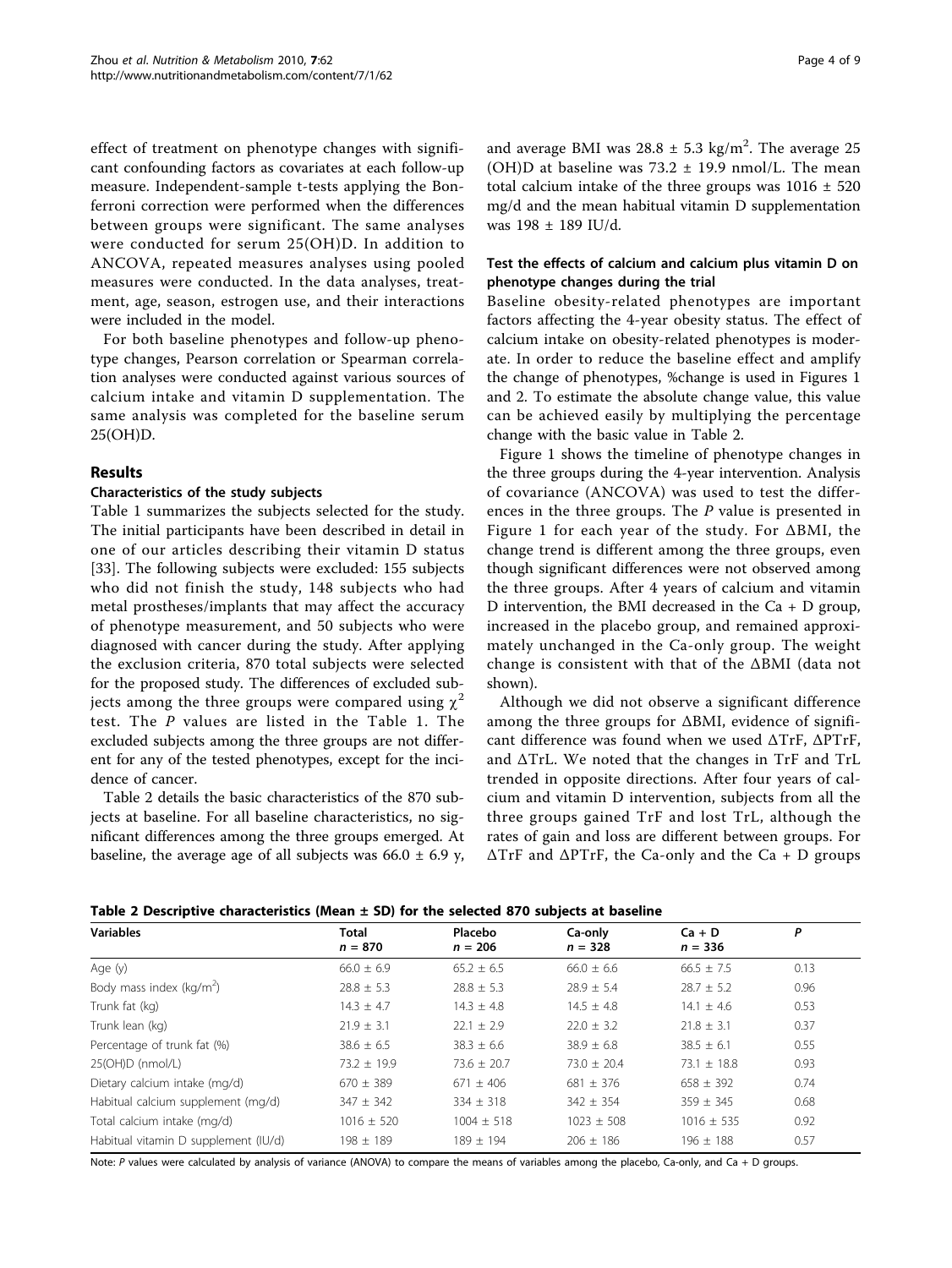<span id="page-4-0"></span>

Figure 1 Percentage changes (Mean ± SE) in body composition by group assignment over the 4 years. BMI: body mass index, TrF: trunk fat, TrL: trunk lean, PTrF: percentage of trunk fat. Δ: percentage change, equals (Follow-up - Baseline)/Baseline \* 100. Ca-only: calcium group; Ca + D: calcium plus vitamin D group; Placebo: placebos group. At baseline (year 0): Placebo (n = 206), Ca-only (n = 328), Ca + D (n = 336); at year 1: Placebo (n = 191), Ca-only (n = 310), Ca + D (n = 310); at year 2: Placebo (n = 187), Ca-only (n = 300), Ca + D (n = 298); at year 3: Placebo (n  $= 189$ ), Ca-only (n = 287), Ca + D (n = 296); at year 4: Placebo (n = 178), Ca-only (n = 274), Ca + D (n = 297). The P values were calculated by analysis of covariance (ANCOVA) at each follow-up measure (time point). A general linear model (GLM) was used with phenotype changes as dependent variables, treatment as an independent variable, age, season, and estrogen use (stepwise multiple regression  $P < 0.05$ ) as covariates. The significant covariates in the model were as follows: at year 1: season; at year 2: age, season, and estrogen use; at years 3 and 4: age and estrogen use.

have lower TrF gain compared to the placebo group (mean 2.4%, 1.4% vs. 5.4%,  $P = 0.015$  at year 3), and the effect is more evident for  $\Delta$ PTrF (mean 1.1%, 0.3% vs. 3.6%, P = 0.001 for year 3; and mean 1.8%, 2.0% vs. 4.9%,  $P = 0.003$  at year 4). For  $\Delta T rL$ , Ca-only and Ca + D groups preserve more TrL than the placebo group, and the effect became significant in year four (mean -0.6%, -1.0% vs. -2.1%,  $P = 0.004$  at year 4). The results suggest that an increase in calcium intake tends to modify body composition by gaining less TrF and preserving more TrL.

In the study, significant differences were not detected between the Ca-only group and the  $Ca + D$  group for any studied phenotypes (Figure 1). This suggests that, in the study cohort, vitamin D supplementation provides no additional beneficial effect on body composition. The correlation analysis provided supportive evidence for this finding. When considering habitual vitamin D supplementation, trial vitamin D supplementation, and total vitamin D supplementation amount, none of them are associated with any changes in the tested phenotypes (Table [3\)](#page-5-0).

After excluding subjects with low adherence (< 80%) of calcium intake, high calcium intake groups still have significantly higher TrL and lower TrF, when compared to the placebo group.

Figure [2](#page-5-0) presents the serum 25(OH)D changes in the three groups after calcium and vitamin D intervention.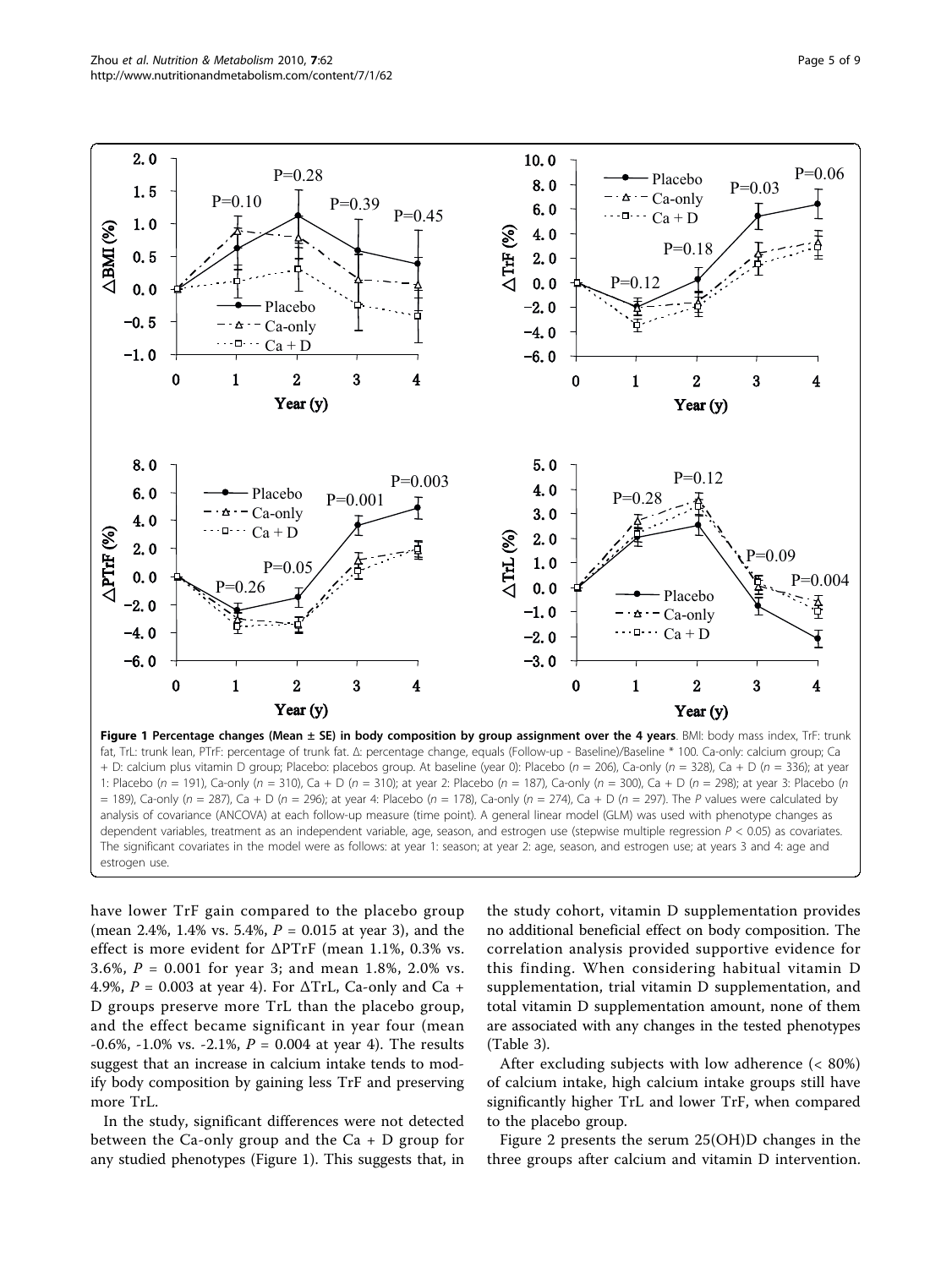<span id="page-5-0"></span>Table 3 Correlation coefficients between calcium and phenotype changes at year 4 ( $n = 749$ )

|           |                       | ΔΒΜΙ       | ΔTrF       | ΔTrL       | ∆PTrF      |
|-----------|-----------------------|------------|------------|------------|------------|
| Calcium   | Dietary Ca Intake     | 0.012      | 0.007      | 0.047      | $-0.002$   |
|           | Habitual Ca Suppl.    | 0.053      | 0.055      | 0.010      | 0.058      |
|           | Trial Ca Suppl.       | $-0.037$   | $-0.092*$  | $0.127**$  | $-0.129**$ |
|           | Total Ca Intake       | 0.008      | $-0.034$   | $0.118***$ | $-0.063$   |
| Vitamin D | Habitual Vit D Suppl. | 0.038      | 0.060      | 0.036      | 0.054      |
|           | Trial Vit D Suppl.    | $-0.066$   | $-0.055$   | 0.008      | $-0.057$   |
|           | Total Vit D Suppl.    | $-0.036$   | $-0.008$   | 0.029      | $-0.016$   |
|           | Δ25(OH)D              | $-0.147**$ | $-0.146**$ | $-0.032$   | $-0.130**$ |

Note: \*:  $P < 0.05$ ; \*\*:  $P < 0.01$ .

Δ: percentage change, equals (Follow-up - Baseline)/Baseline \* 100. BMI: body mass index; TrF: percentage change in trunk fat; TrL: percentage change in trunk lean; PTrF: percentage change in percentage of trunk fat. Correlation coefficients were calculated by Pearson correlation, using pooled data from the placebo, Ca-only, and Ca + D groups.

As expected, from baseline to the end of the study, subjects in the  $Ca + D$  group had a significant increase in serum 25(OH)D, while the placebo and Ca-only groups remained stable ( $P < 0.001$ ).

We conducted repeated measures analyses that included phenotype measurement time (named as time thereafter), treatment group (named as treatment thereafter), age, season, estrogen usage (named as estrogen thereafter), and their interactions in the model. The results from repeated measures analyses were consistent with those from ANCOVA. For BMI, estrogen and time\*age were significant, and the  $P$  value for treatment was 0.13. For TrF, treatment, age, estrogen, time\*treatment, time\*age, time\*season, and time\*estrogen were significant, and the P value for treatment was 0.007. For TrL, treatment, season, and time\*season were significant, and the P value for treatment was 0.01. For PTrF,



treatment, age, season, time\*treatment, time\*age, time\*season, and time\*estrogen were significant, and the P value for treatment was less than 0.001. For 25(OH)D, treatment, season, time\*treatment, and time\*season were significant, and the  $P$  value for treatment was less than 0.001.

# Correlations between different types of calcium and vitamin D consumption and baseline phenotypes and year-4 phenotype changes

Results from Figure [1](#page-4-0) indicate that calcium supplementation lowers TrF and increases TrL following long-term intervention (three or four years), ultimately modifying body composition. In order to test which type of calcium intake contributes the most beneficial effect, correlations between the amounts of different types of calcium intake and phenotypes were tested at baseline  $(n = 870)$  (Table 4). At baseline, dietary calcium is not associated with any of the phenotypes ( $P > 0.05$ ). Habitual calcium supplementation was negatively associated with BMI, TrF, TrL, and PTrF  $(P < 0.01)$ . Compared with habitual calcium supplement, total calcium intake had a similar, but weaker, association with all the phenotypes ( $P < 0.01$ ). Table 3 presents the correlation coefficients between the amount of each type of calcium intake and phenotype changes at the end of the study (year 4). Trial calcium supplementation is inversely correlated with ΔTrF and ΔPTrF, and positively correlated with ΔTrL. This result supports the ANCOVA results presented in Figure [1](#page-4-0).

Serum 25(OH)D was negatively associated with all the phenotypes at baseline (BMI, TrF, TrL, and PTrF, Table 4). Consistently, Δ25(OH)D is inversely correlated with ΔBMI, ΔTrF and ΔPTrF (Table 3). At baseline, habitual vitamin D supplementation levels are associated with TrF and PTrF. The correlation coefficients between habitual vitamin D supplementation and TrF and PTrF are relatively modest when compared to those between serum 25(OH)D and TrF and PTrF.

Table 4 Correlation coefficients between calcium, vitamin D and obesity-related phenotypes at baseline ( $n = 870$ )

|         |                                 | <b>BMI</b> | TrF                    | TrL        | <b>PTrF</b> |
|---------|---------------------------------|------------|------------------------|------------|-------------|
| Calcium | Dietary Ca Intake               | $-0.054$   | $-0.054$               | $-0.016$   | $-0.065$    |
|         | Habitual Ca Suppl.              | $-0.120**$ | $-0.146**$             | $-0.085*$  | $-0.146***$ |
|         | Total Ca Intake                 |            | $-0.119***$ $-0.136**$ | $-0.068*$  | $-0.145**$  |
|         | Vitamin D Habitual Vit D Suppl. | $-0.065$   | $-0.071*$              | $-0.029$   | $-0.093**$  |
|         | Serum 25(OH)D                   | $-0.260**$ | $-0.294**$             | $-0.179**$ | $-0.281**$  |

Note: \*:  $P < 0.05$ ; \*\*:  $P < 0.01$ .

BMI: body mass index; TrF: trunk fat; TrL: trunk lean; PTrF: percentage of trunk fat.

In the data analysis, the selected subjects in Table 1 were pooled together at baseline. Correlation coefficients were calculated by Pearson correlation.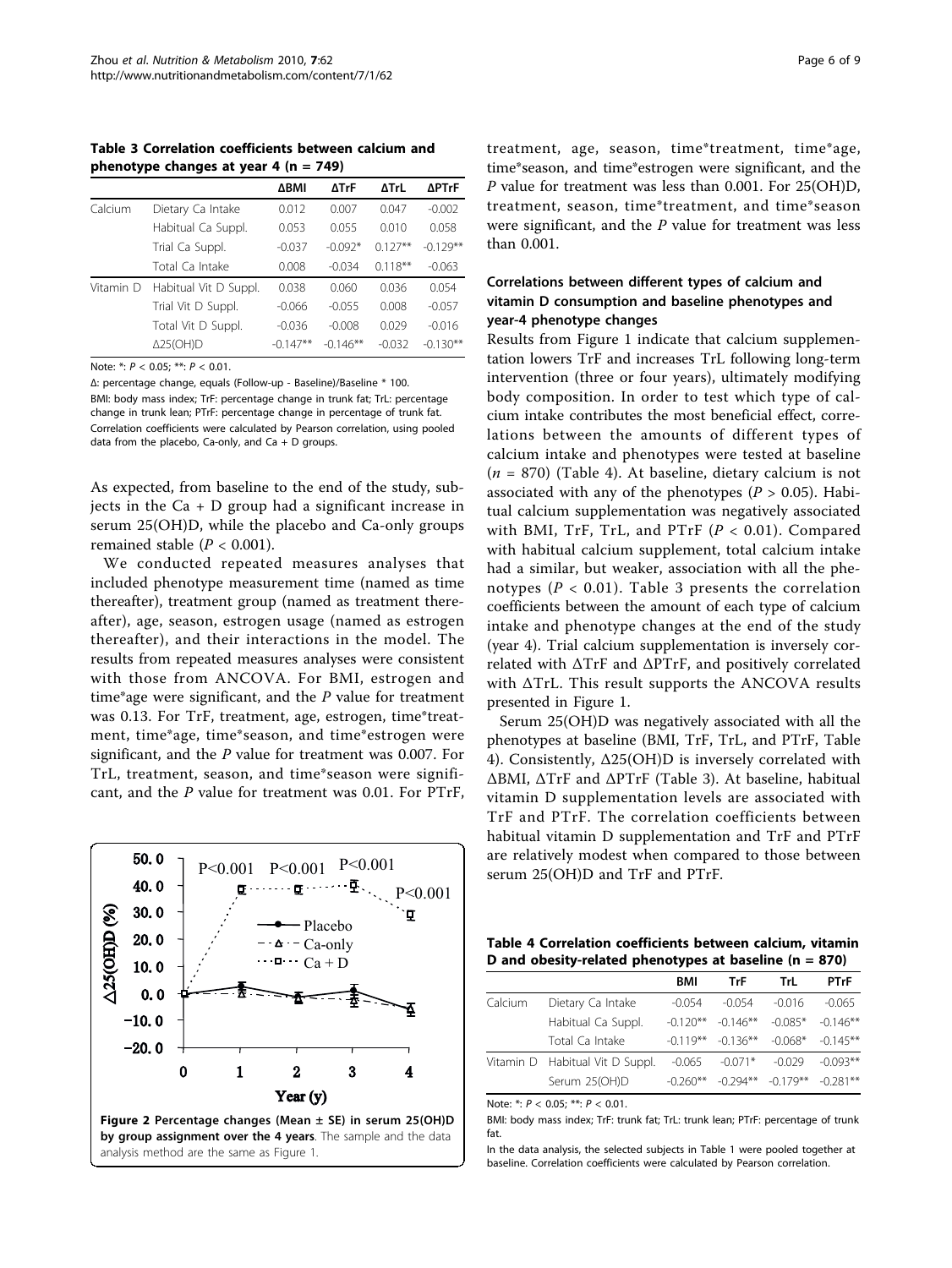#### Discussion

To the best of our knowledge, this is the first clinical trial in a population-based postmenopausal women cohort, to observe that increasing calcium intake, in the form of non-dairy calcium supplementation, can prevent gain of fat mass and loss of lean mass. The effect of calcium supplementation in this population-based cohort is consistent with the effect of dairy supplementation in fat and lean mass changes in obese subjects with low baseline calcium intake (< 600 mg/d) as reported by Zemel et al. [[18-20](#page-7-0)]. A similar significant finding is reported for body weight in the WHI study in a free-living population of 36282 postmenopausal women [[22](#page-7-0)].

In our study, although we did not find significant differences in the change of BMI among the three groups, we did observe that changes in TrF, TrL, and PTrF are significantly different between the calcium intervention groups and the control group. This may be due to TrF and TrL being more homogenous phenotypes and therefore more sensitive to the effect of calcium.

Figure [1](#page-4-0) shows that in all three groups, subjects tended to gain or maintain BMI in the first 2 years. After that, they began to lose BMI in year 3 and 4. This phenomenon is possibly age-related. In a similar study, Caan et al. [[22](#page-7-0)] observed age-related weight change. Postmenopausal women (age  $\geq$  50) tend to gain and peak their weight in mid to late sixties. Later in life they begin to lose weight. In the present study, the mean ages of the three groups at baseline were  $65.2 \pm 6.5$ (SD),  $66.0 \pm 6.6$  and  $66.5 \pm 7.5$  years old in the placebo, Ca-only, and  $Ca + D$  groups, respectively (Table [1\)](#page-2-0). The trajectory of BMI change in our cohort indicates that age  $~67$  may be the turning point of the effect of age on weight. Considering its potential effects, age was used as a covariate to adjust all studied phenotypes.

The effect of age on BMI (weight) is consistent with its effect on TrL. From Figure [1](#page-4-0), it is evident that the subjects in all groups tend to increase TrL in the first year and lose TrL thereafter. The consistent trajectory of BMI and TrL indicates that the change of weight is largely because of the change of TrL. This is compatible with the fact that the main component of total body weight is lean mass.

In contrast to TrL, TrF tends to increase with aging. This phenomenon is consistent with other studies in postmenopausal women [[34,35](#page-8-0)]. Our data indicate that higher calcium intake prevents the accumulation of TrF, and helps to preserve TrL. Lean mass (mostly skeletal muscle) is a key site for energy metabolism. These effects collectively lead to the beneficial effect of reducing the risk of obesity.

In the present study cohort, mean  $\pm$  SD of baseline calcium intake was  $1016 \pm 520$  mg/d, and the baseline calcium intake for nearly 31% of the subjects was over 1200 mg/d. This is similar to the WHI study (over 39% subjects took over 1200 mg/d calcium). The mean  $\pm$  SD of baseline 25(OH)D in this study cohort was 73.2  $\pm$ 19.9 nmol/L, which is similar to other studies [\[36](#page-8-0),[37](#page-8-0)], but higher than many other US cohorts [[38,39](#page-8-0)].

The average (baseline to year 4) trial calcium supplement was  $826 \pm 589$  mg/d, which is higher than the average dietary calcium (666  $\pm$  323 mg/d) and average habitual calcium supplement (342  $\pm$  314 mg/d). At baseline, habitual calcium supplementation was negatively associated with BMI, TrF, TrL, and PTrF  $(P < 0.01)$ . At the end of the study, trial calcium supplementation is inversely correlated with ΔTrF and ΔPTrF, and positively correlated with ΔTrL. The levels achieved with each type of calcium intake did not affect the correlation analysis.

An interesting finding in this study is that at baseline (Table [4](#page-5-0)), it is habitual calcium supplementation, not the dietary calcium intake, that contributed to the inverse correlation between BMI, TrF, TrL, PTrF and total calcium intake. This result is similar to that of Gonzalez, et al. [[40\]](#page-8-0), who reported an inverse correlation between weight gain and calcium supplementation, but not with dietary calcium intake. On the other hand, others [[18,](#page-7-0)[41\]](#page-8-0) have found that dietary calcium has more of an effect on weight than does supplementation. One reason for a lack of effect of dietary calcium is that selfreported dietary calcium intake is difficult to measure.

Clinical trials measuring the effect of vitamin D supplementation on obesity are few. Our study indicates that vitamin D supplementation may have no additional effect on body composition in the presence of high calcium intake. This result is consistent with a previous study conducted by Sneve, et al. [[29](#page-8-0)], which reported that high vitamin D supplementation does not lead to weight loss.

At baseline, consistent with previous reports  $[26,42,43]$  $[26,42,43]$  $[26,42,43]$  $[26,42,43]$  $[26,42,43]$  $[26,42,43]$ , we observed that low serum  $25(OH)D$  is negatively associated with BMI, TrF, and TrL. At year 4, Δ25(OH)D is inversely correlated with ΔBMI, ΔTrF and ΔPTrF. These results indicate that serum 25(OH)D may play a role in obesity, although the change in serum 25 (OH)D does not linearly reflect the change in trial vitamin D supplementation.

Our study shows that vitamin D supplementation and serum 25(OH)D have different effects on obesity. The different effects may be due to inter-individual differences in the effectiveness of the vitamin D supplementation. The increase of serum 25(OH)D in response to a given dose of vitamin D supplementation is, as reported, widely different from person to person [[44](#page-8-0)]. We found that, after a 12-month vitamin D intervention in our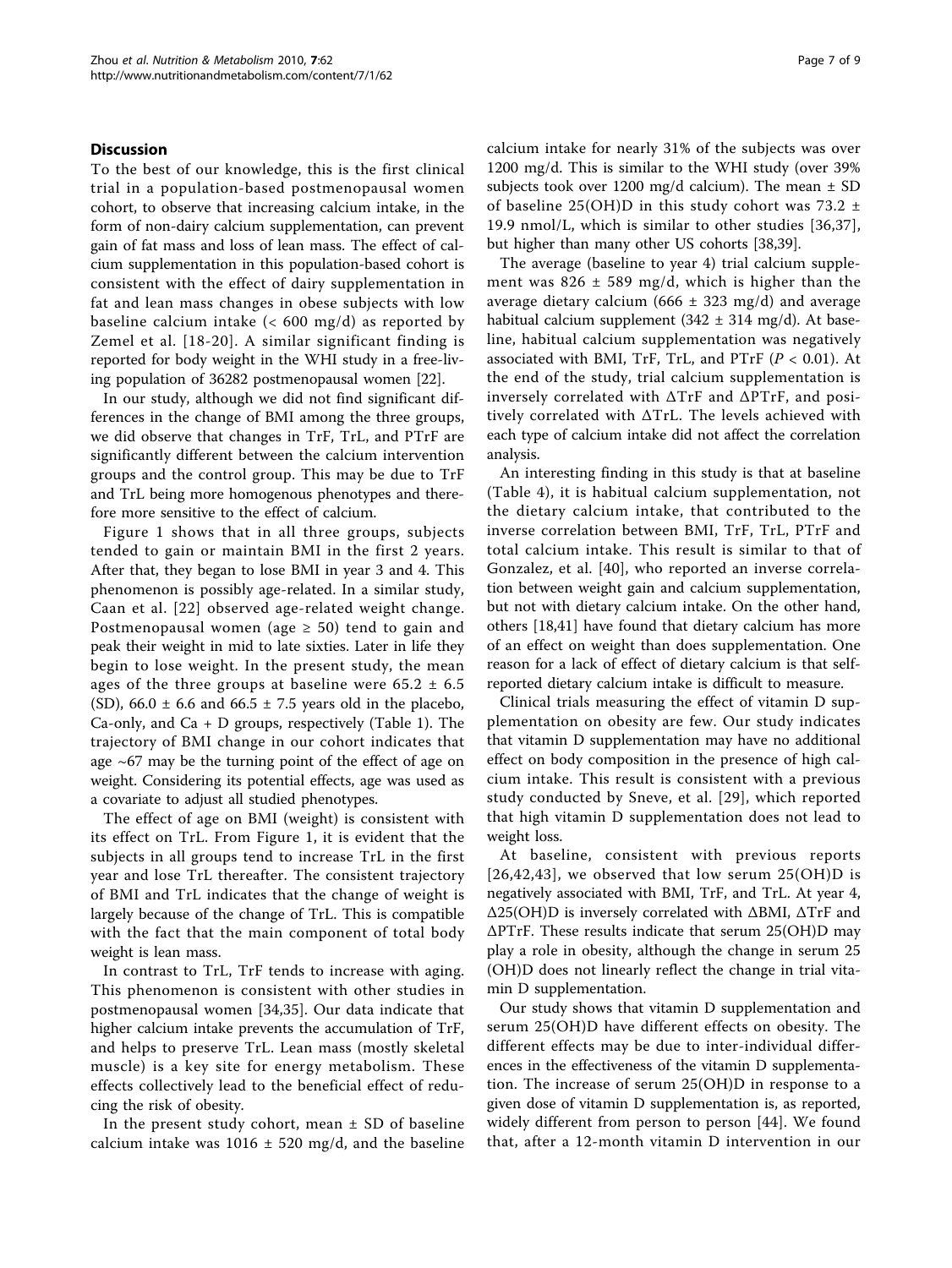<span id="page-7-0"></span> $Ca + D$  group, among the 261  $Ca + D$  subjects who took > 80% vitamin D supplement dosage (i.e. > 880 IU/ d) and had serum 25(OH)D measurements at year 1 and baseline, 10 subjects decreased their serum 25(OH) D levels on average by 7% [ie.  $\Delta$ 25(OH)D =-0.07]. Moreover, 251 subjects increased their serum 25(OH)D levels on average by 42% [i.e.  $\Delta$ 25(OH)D = 0.42]. The average vitamin D supplement for the 10 subjects was 1039 IU/ d, and for the 251 subjects was 1051 IU/d which was only a little higher than 1039 IU/d.

One strength of this study is that the ethnic backgrounds and living environments of these rural non-Hispanic white women are similar. Relative homogeneity of the population in the parent study is likely to reduce the influence of confounding factors on the measurement of the calcium effect. In addition to the aforementioned strength, we are aware of an extant limitation in this study. Compared with some randomized controlled trials specifically designed for obesity [18-20,22], one limitation of the study is the lack of records of energy intake and physical activity. However, these results are still credible because the population was well-randomized (no significant difference among groups for any confounding factor).

# Conclusion

In summary, study results show beneficial effects of high calcium intake on obesity in a population-based study of postmenopausal women who have a relatively high baseline calcium intake. However, vitamin D supplementation may have no additional effect on body composition.

#### Acknowledgements

We thank Darin Jensen and Susan Morris for their constructive input during the preparation of the manuscript. Investigators of this work were supported by grants from Cancer and Smoking Disease Research Bone Biology Program, the Nebraska Tobacco Settlement Biomedical Research Development Award, and a grant from State of Nebraska Cancer and Smoking Disease Research Program (LB595). The research was supported by a grant from the NIH (R01AG014683).

#### Author details

<sup>1</sup>Key Laboratory of Animal Genetics and Breeding of the Ministry of Agriculture, College of Animal Science and Technology, China Agricultural University, Beijing, China. <sup>2</sup>Osteoporosis Research Center, Creighton University Medical Center, Omaha, NE, USA. <sup>3</sup>Department of Biomedical Sciences, Creighton University Medical Center, Omaha, NE, USA.

#### Authors' contributions

JZ, LJZ and QZ participated in the data analysis, interpreted the results, and in the preparation of the manuscript. PW assisted with the data selection and preparation. JML designed the calcium intervention trial, collected the clinical data, assisted with the interpretation of results, and prepared the manuscript. All authors read and approved the final manuscript.

#### Competing interests

The authors declare that they have no competing interests.

Received: 17 October 2009 Accepted: 23 July 2010 Published: 23 July 2010

#### References

- 1. Caterson ID, Gill TP: [Obesity: epidemiology and possible prevention.](http://www.ncbi.nlm.nih.gov/pubmed/12468409?dopt=Abstract) Best Pract Res Clin Endocrinol Metab 2002, 16:595-610.
- 2. Erens B, Primatesta P: Health Survey for England. Cardiovascular Disease '98 1999.
- 3. Pi-Sunyer FX: [The obesity epidemic: pathophysiology and consequences](http://www.ncbi.nlm.nih.gov/pubmed/12490658?dopt=Abstract) [of obesity.](http://www.ncbi.nlm.nih.gov/pubmed/12490658?dopt=Abstract) Obes Res 2002, 10(Suppl 2):97S-104S.
- 4. Chapman IM: [Obesity in old age.](http://www.ncbi.nlm.nih.gov/pubmed/18230897?dopt=Abstract) Front Horm Res 2008, 36:97-106.
- 5. Toth MJ, Tchernof A: [Lipid metabolism in the elderly.](http://www.ncbi.nlm.nih.gov/pubmed/11041083?dopt=Abstract) Eur J Clin Nutr 2000, 54(Suppl 3):S121-125.
- 6. Canoy D: [Distribution of body fat and risk of coronary heart disease in](http://www.ncbi.nlm.nih.gov/pubmed/18830075?dopt=Abstract) [men and women.](http://www.ncbi.nlm.nih.gov/pubmed/18830075?dopt=Abstract) Curr Opin Cardiol 2008, 23:591-598.
- 7. Stranges S, Trevisan M, Dorn JM, Dmochowski J, Donahue RP: [Body](http://www.ncbi.nlm.nih.gov/pubmed/16203871?dopt=Abstract) [fat distribution, liver enzymes, and risk of hypertension: evidence](http://www.ncbi.nlm.nih.gov/pubmed/16203871?dopt=Abstract) [from the Western New York Study.](http://www.ncbi.nlm.nih.gov/pubmed/16203871?dopt=Abstract) Hypertension 2005, 46:1186-1193.
- 8. Goodpaster BH, Krishnaswami S, Harris TB, Katsiaras A, Kritchevsky SB, Simonsick EM, Nevitt M, Holvoet P, Newman AB: [Obesity, regional body](http://www.ncbi.nlm.nih.gov/pubmed/15824297?dopt=Abstract) [fat distribution, and the metabolic syndrome in older men and women.](http://www.ncbi.nlm.nih.gov/pubmed/15824297?dopt=Abstract) Arch Intern Med 2005, 165:777-783.
- 9. Abbate LM, Stevens J, Schwartz TA, Renner JB, Helmick CG, Jordan JM: [Anthropometric measures, body composition, body fat distribution, and](http://www.ncbi.nlm.nih.gov/pubmed/16899809?dopt=Abstract) [knee osteoarthritis in women.](http://www.ncbi.nlm.nih.gov/pubmed/16899809?dopt=Abstract) Obesity (Silver Spring) 2006, 14:1274-1281.
- 10. Livingston EH: [Lower body subcutaneous fat accumulation and diabetes](http://www.ncbi.nlm.nih.gov/pubmed/16925353?dopt=Abstract) [mellitus risk.](http://www.ncbi.nlm.nih.gov/pubmed/16925353?dopt=Abstract) Surg Obes Relat Dis 2006, 2:362-368.
- 11. Carruth BR, Skinner JD: [The role of dietary calcium and other nutrients in](http://www.ncbi.nlm.nih.gov/pubmed/11319662?dopt=Abstract) [moderating body fat in preschool children.](http://www.ncbi.nlm.nih.gov/pubmed/11319662?dopt=Abstract) Int J Obes Relat Metab Disord 2001, 25:559-566.
- 12. Davies KM, Heaney RP, Recker RR, Lappe JM, Barger-Lux MJ, Rafferty K, Hinders S: [Calcium intake and body weight.](http://www.ncbi.nlm.nih.gov/pubmed/11134120?dopt=Abstract) J Clin Endocrinol Metab 2000, 85:4635-4638.
- 13. Lovejoy JC, Champagne CM, Smith SR, de Jonge L, Xie H: [Ethnic](http://www.ncbi.nlm.nih.gov/pubmed/11451722?dopt=Abstract) [differences in dietary intakes, physical activity, and energy expenditure](http://www.ncbi.nlm.nih.gov/pubmed/11451722?dopt=Abstract) [in middle-aged, premenopausal women: the Healthy Transitions Study.](http://www.ncbi.nlm.nih.gov/pubmed/11451722?dopt=Abstract) Am J Clin Nutr 2001, 74:90-95.
- 14. Parikh SJ, Yanovski JA: [Calcium intake and adiposity.](http://www.ncbi.nlm.nih.gov/pubmed/12540383?dopt=Abstract) Am J Clin Nutr 2003, 77:281-287.
- 15. Pereira MA, Jacobs DR Jr, Van Horn L, Slattery ML, Kartashov AI, Ludwig DS: [Dairy consumption, obesity, and the insulin resistance syndrome in](http://www.ncbi.nlm.nih.gov/pubmed/11966382?dopt=Abstract) [young adults: the CARDIA Study.](http://www.ncbi.nlm.nih.gov/pubmed/11966382?dopt=Abstract) Jama 2002, 287:2081-2089.
- 16. Skinner JD, Bounds W, Carruth BR, Ziegler P: [Longitudinal calcium intake is](http://www.ncbi.nlm.nih.gov/pubmed/14647089?dopt=Abstract) [negatively related to children](http://www.ncbi.nlm.nih.gov/pubmed/14647089?dopt=Abstract)'s body fat indexes. J Am Diet Assoc 2003, 103:1626-1631.
- 17. Zemel MB, Shi H, Greer B, Dirienzo D, Zemel PC: [Regulation of adiposity](http://www.ncbi.nlm.nih.gov/pubmed/10834935?dopt=Abstract) [by dietary calcium.](http://www.ncbi.nlm.nih.gov/pubmed/10834935?dopt=Abstract) Faseb J 2000, 14:1132-1138.
- 18. Zemel MB, Thompson W, Milstead A, Morris K, Campbell P: [Calcium and](http://www.ncbi.nlm.nih.gov/pubmed/15090625?dopt=Abstract) [dairy acceleration of weight and fat loss during energy restriction in](http://www.ncbi.nlm.nih.gov/pubmed/15090625?dopt=Abstract) [obese adults.](http://www.ncbi.nlm.nih.gov/pubmed/15090625?dopt=Abstract) Obes Res 2004, 12:582-590.
- 19. Zemel MB, Richards J, Mathis S, Milstead A, Gebhardt L, Silva E: [Dairy](http://www.ncbi.nlm.nih.gov/pubmed/15672113?dopt=Abstract) [augmentation of total and central fat loss in obese subjects.](http://www.ncbi.nlm.nih.gov/pubmed/15672113?dopt=Abstract) Int J Obes (Lond) 2005, 29:391-397.
- 20. Zemel MB, Richards J, Milstead A, Campbell P: [Effects of calcium and dairy](http://www.ncbi.nlm.nih.gov/pubmed/16076991?dopt=Abstract) [on body composition and weight loss in African-American adults.](http://www.ncbi.nlm.nih.gov/pubmed/16076991?dopt=Abstract) Obes Res 2005, 13:1218-1225.
- 21. Eagan MS, Lyle RM, Gunther CW, Peacock M, Teegarden D: [Effect of 1-year](http://www.ncbi.nlm.nih.gov/pubmed/17189552?dopt=Abstract) [dairy product intervention on fat mass in young women: 6-month](http://www.ncbi.nlm.nih.gov/pubmed/17189552?dopt=Abstract) [follow-up.](http://www.ncbi.nlm.nih.gov/pubmed/17189552?dopt=Abstract) Obesity (Silver Spring) 2006, 14:2242-2248.
- Caan B, Neuhouser M, Aragaki A, Lewis CB, Jackson R, LeBoff MS, Margolis KL, Powell L, Uwaifo G, Whitlock E, Wylie-Rosett J, LaCroix A: [Calcium plus vitamin D supplementation and the risk of](http://www.ncbi.nlm.nih.gov/pubmed/17502530?dopt=Abstract) [postmenopausal weight gain.](http://www.ncbi.nlm.nih.gov/pubmed/17502530?dopt=Abstract) Arch Intern Med 2007, 167:893-902.
- 23. Barr SI: [Increased dairy product or calcium intake: is body weight or](http://www.ncbi.nlm.nih.gov/pubmed/12514301?dopt=Abstract) [composition affected in humans?](http://www.ncbi.nlm.nih.gov/pubmed/12514301?dopt=Abstract) J Nutr 2003, 133:245S-248S.
- 24. Trowman R, Dumville JC, Hahn S, Torgerson DJ: [A systematic review of the](http://www.ncbi.nlm.nih.gov/pubmed/16768823?dopt=Abstract) [effects of calcium supplementation on body weight.](http://www.ncbi.nlm.nih.gov/pubmed/16768823?dopt=Abstract) Br J Nutr 2006, 95:1033-1038.
- 25. Hey H, Stokholm KH, Lund B, Lund B, Sorensen OH: [Vitamin D deficiency](http://www.ncbi.nlm.nih.gov/pubmed/6983505?dopt=Abstract) [in obese patients and changes in circulating vitamin D metabolites](http://www.ncbi.nlm.nih.gov/pubmed/6983505?dopt=Abstract) [following jejunoileal bypass.](http://www.ncbi.nlm.nih.gov/pubmed/6983505?dopt=Abstract) Int J Obes 1982, 6:473-479.
- 26. Liel Y, Ulmer E, Shary J, Hollis BW, Bell NH: [Low circulating vitamin D in](http://www.ncbi.nlm.nih.gov/pubmed/3145124?dopt=Abstract) [obesity.](http://www.ncbi.nlm.nih.gov/pubmed/3145124?dopt=Abstract) Calcif Tissue Int 1988, 43:199-201.